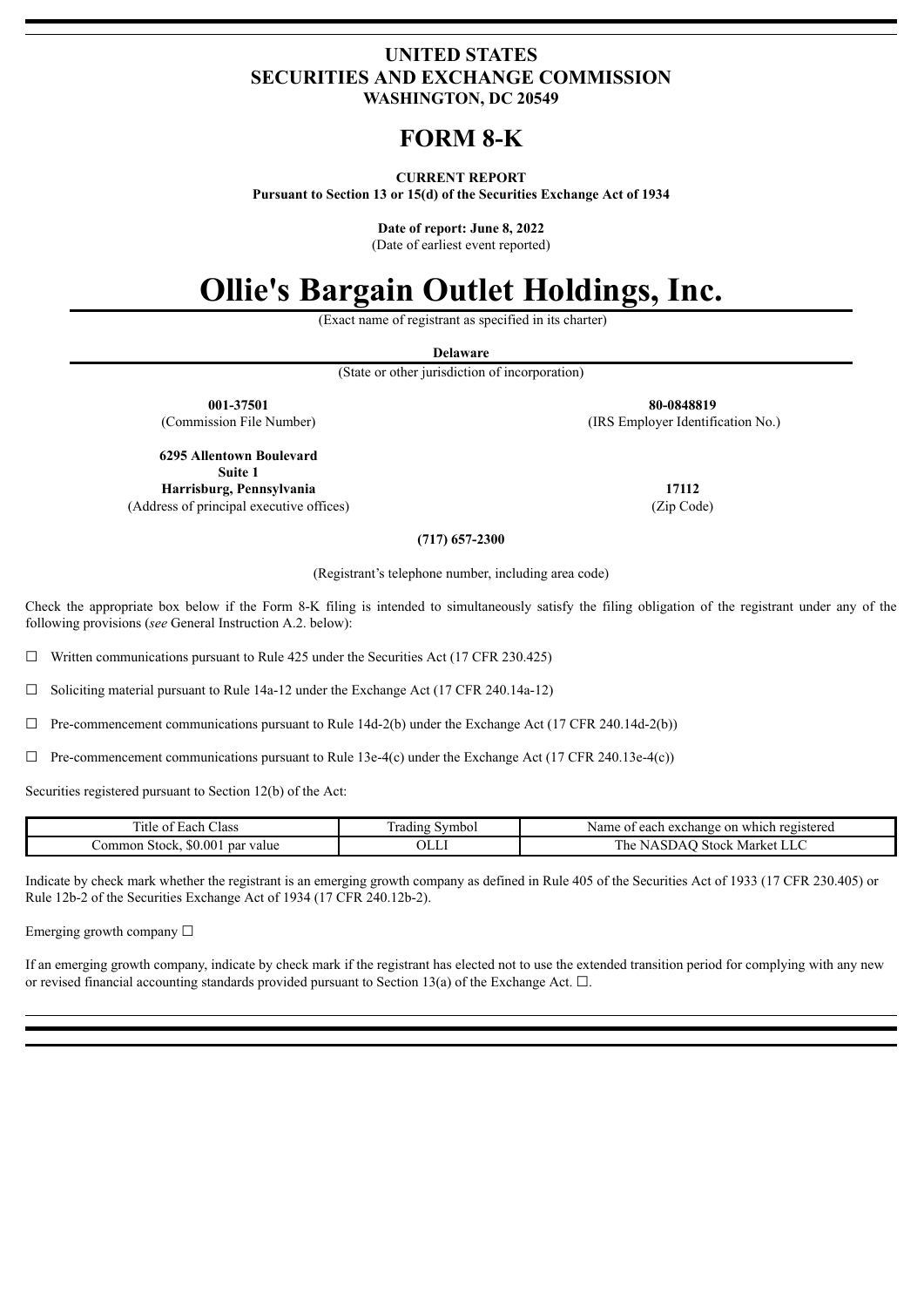#### **Item 2.02 Results of Operations and Financial Condition.**

On June 8, 2022, Ollie's Bargain Outlet Holdings, Inc. (the "Company") issued a press release announcing its financial results for the quarter ended April 30, 2022. A copy of the press release is furnished as Exhibit 99.1 to this current report and is incorporated by reference herein.

The information furnished in this Item 2.02 of on this Form 8-K, including the exhibit attached, shall not be deemed "filed" for purposes of Section 18 of the Securities Exchange Act of 1934, as amended (the "Exchange Act"), or otherwise subject to the liabilities of that section, nor shall it be deemed incorporated by reference into any filing under the Securities Act of 1933, as amended, or the Exchange Act, regardless of any general incorporation language in such filing.

#### Item 5.02 Departure of Directors or Certain Officers; Election of Directors; Appointment of Certain Officers; Compensatory Arrangements of **Certain Officers.**

On June 6, 2022, Jay Stasz, the Company's Senior Vice President and Chief Financial Officer ("CFO"), notified the Company that he intends to resign effective June 30, 2022 (the "resignation date") to pursue another opportunity. Mr. Stasz will continue to serve as CFO until the resignation date.

On June 8, 2022, the Company announced that John Swygert, 53, the Company's President and Chief Executive Officer ("CEO"), will assume the additional role of Interim CFO effective June 30, 2022 until the position, which is the subject of a nationwide search, is permanently filled. Prior to assuming his role as CEO, Mr. Swygert previously served as the Company's CFO from March 2004 to January 2018, after which he served as Chief Operating Officer until he was named CEO in December 2019. The Company has not entered into any new compensatory arrangements with Mr. Swygert in connection with his appointment.

#### **Item 9.01 Financial Statements and Exhibits.**

(d) Exhibits. The following exhibits are filed with this report:

| Exhibit No. | <b>Description</b>                                                            |
|-------------|-------------------------------------------------------------------------------|
| 99.1        | Press Release issued on June 8, 2022 of Ollie's Bargain Outlet Holdings, Inc. |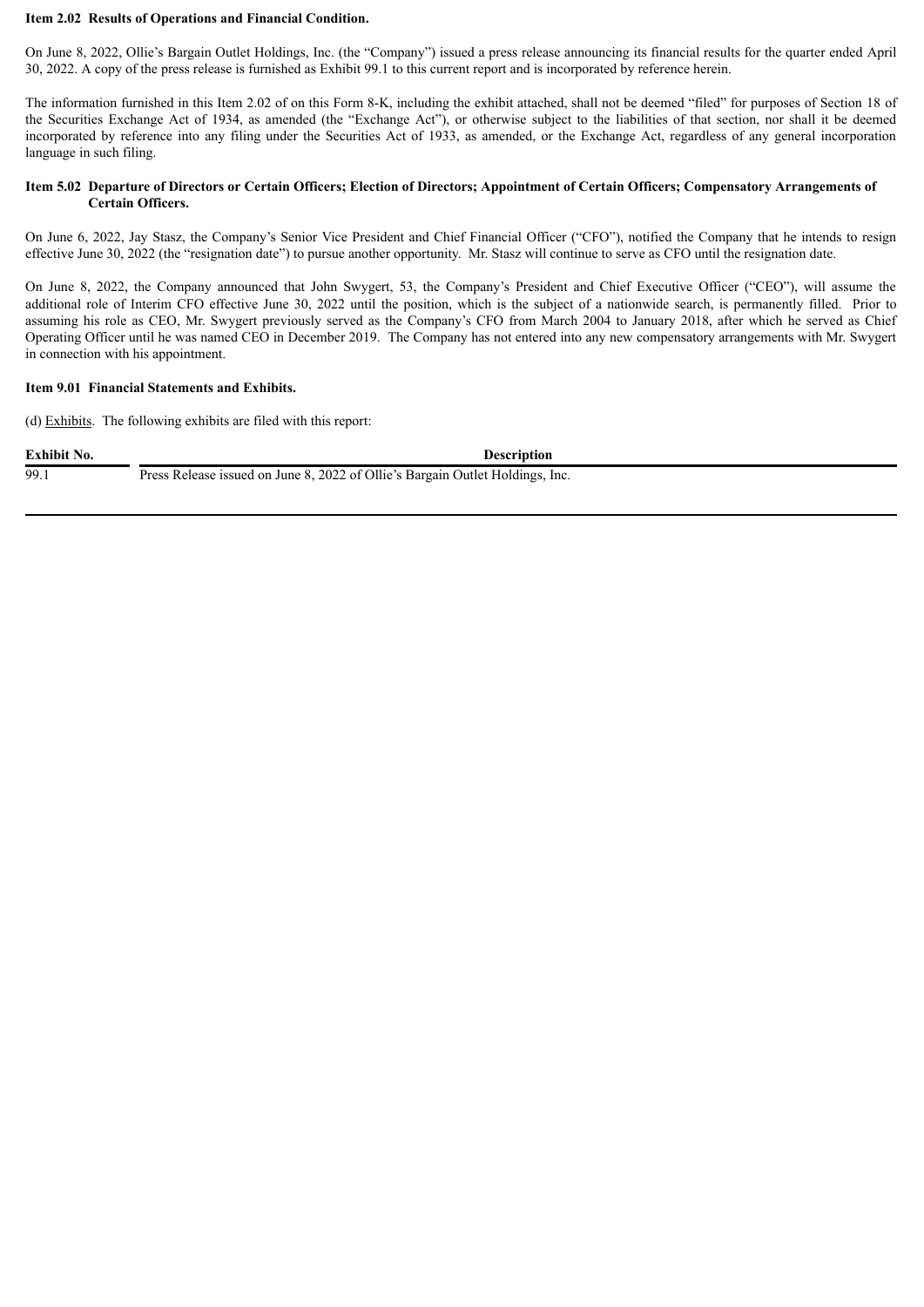## **SIGNATURES**

Pursuant to the requirements of the Securities Exchange Act of 1934, the registrant has duly caused this report to be signed on its behalf by the undersigned hereunto duly authorized.

## **OLLIE'S BARGAIN OUTLET HOLDINGS, INC.**

By: /s/ John Swygert

Name: John Swygert Title: President and Chief Executive Officer

Date: June 8, 2022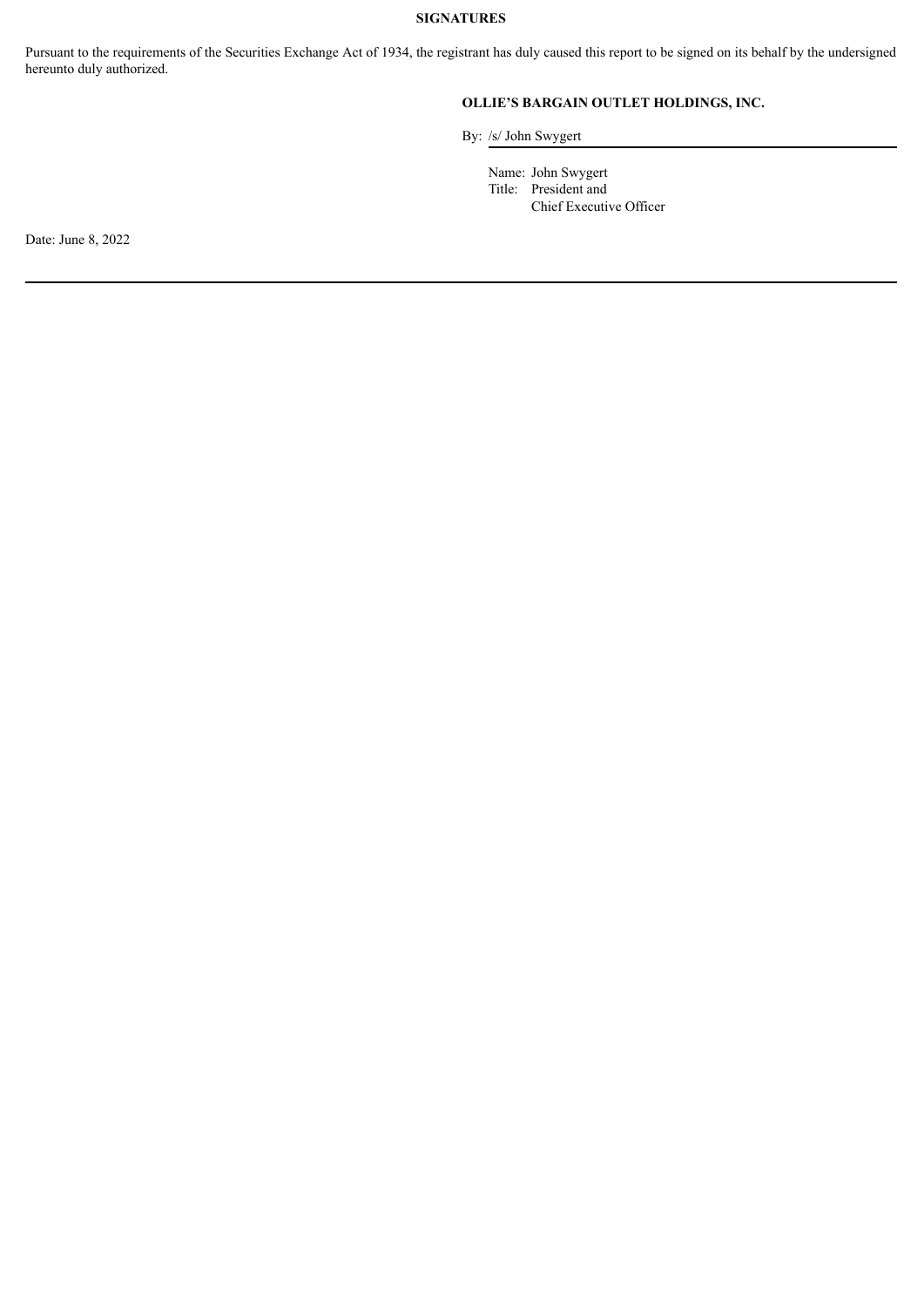## **EXHIBIT INDEX**

## **Exhibit No. Description**

[99.1](#page-4-0) Press Release issued on June 8, 2022 of Ollie's Bargain Outlet Holdings, Inc.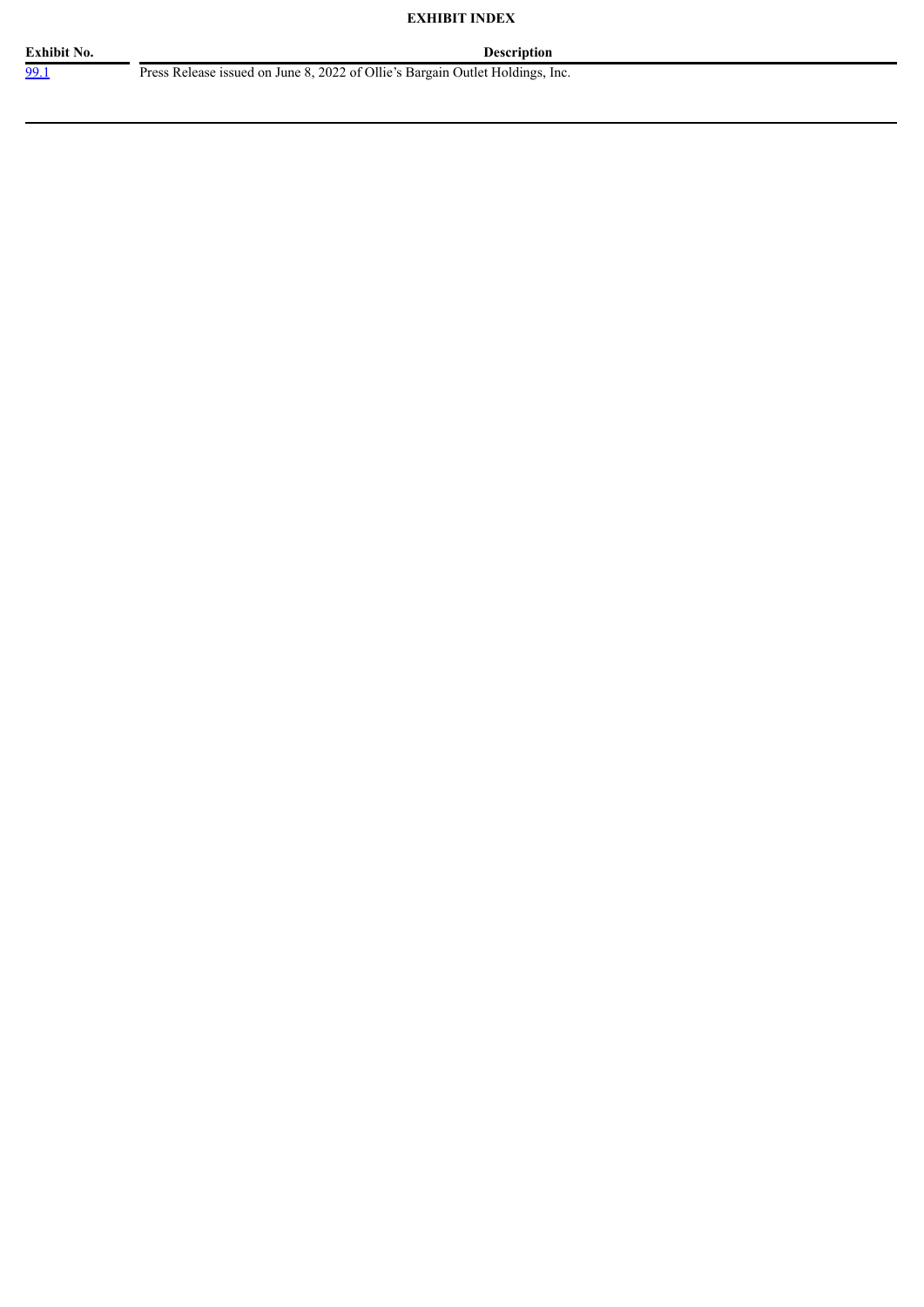<span id="page-4-0"></span>

## **Ollie's Bargain Outlet Holdings, Inc. Reports First Quarter Fiscal 2022 Financial Results**

#### **Announces Departure of Chief Financial Officer**

**HARRISBURG, PA – June 8, 2022** – Ollie's Bargain Outlet Holdings, Inc. (NASDAQ: OLLI) (the "Company") today reported financial results for the first quarter ended April 30, 2022.

#### **First Quarter Summary:**

- Total net sales decreased 10.1% to \$406.7 million.
- Comparable store sales decreased 17.3% from the prior year increase of 18.8%.
- The Company opened 9 new stores and closed one store in connection with a relocation, ending the quarter with 439 stores in 29 states, a yearover-year increase in store count of 10.6%.
- Operating income decreased 75.9% to \$17.1 million and operating margin decreased 1,150 basis points to 4.2%.
- Net income decreased 77.3% to \$12.5 million and net income per diluted share decreased 76.2% to \$0.20.
- Adjusted net income<sup>(1)</sup> decreased 76.0% to \$12.8 million and adjusted net income per diluted share<sup>(1)</sup> decreased 75.0% to \$0.20.
- Adjusted EBITDA<sup>(1)</sup> decreased 66.9% to \$26.2 million and adjusted EBITDA margin<sup>(1)</sup> decreased 1.100 basis points to 6.5%.
- Subsequent to the end of the first quarter, the Company invested \$10.0 million of cash to repurchase shares of its common stock.
- (1) As used throughout this release, adjusted net income, adjusted net income per diluted share, EBITDA, adjusted EBITDA and adjusted EBITDA margin are not measures recognized under U.S. generally accepted accounting principles ("GAAP"). Please see the accompanying financial tables which reconcile GAAP to these non-GAAP measures.

John Swygert, President and Chief Executive Officer ("CEO"), stated, "We were pleased with our first quarter results given that we were up against headwinds including strong stimulus-induced sales a year ago, cooler weather which impacted sales of our seasonal products, and a consumer faced with significantly higher inflation, particularly on gas and food. Our current sales trends have improved meaningfully in the second quarter fueled by increased demand for warm weather seasonal products, combined with our incredible deals and strong inventory position. We are doubling down on our efforts to offer great value as consumers continue to feel inflationary pressures, although we have not yet seen the full benefit of consumers trading down."

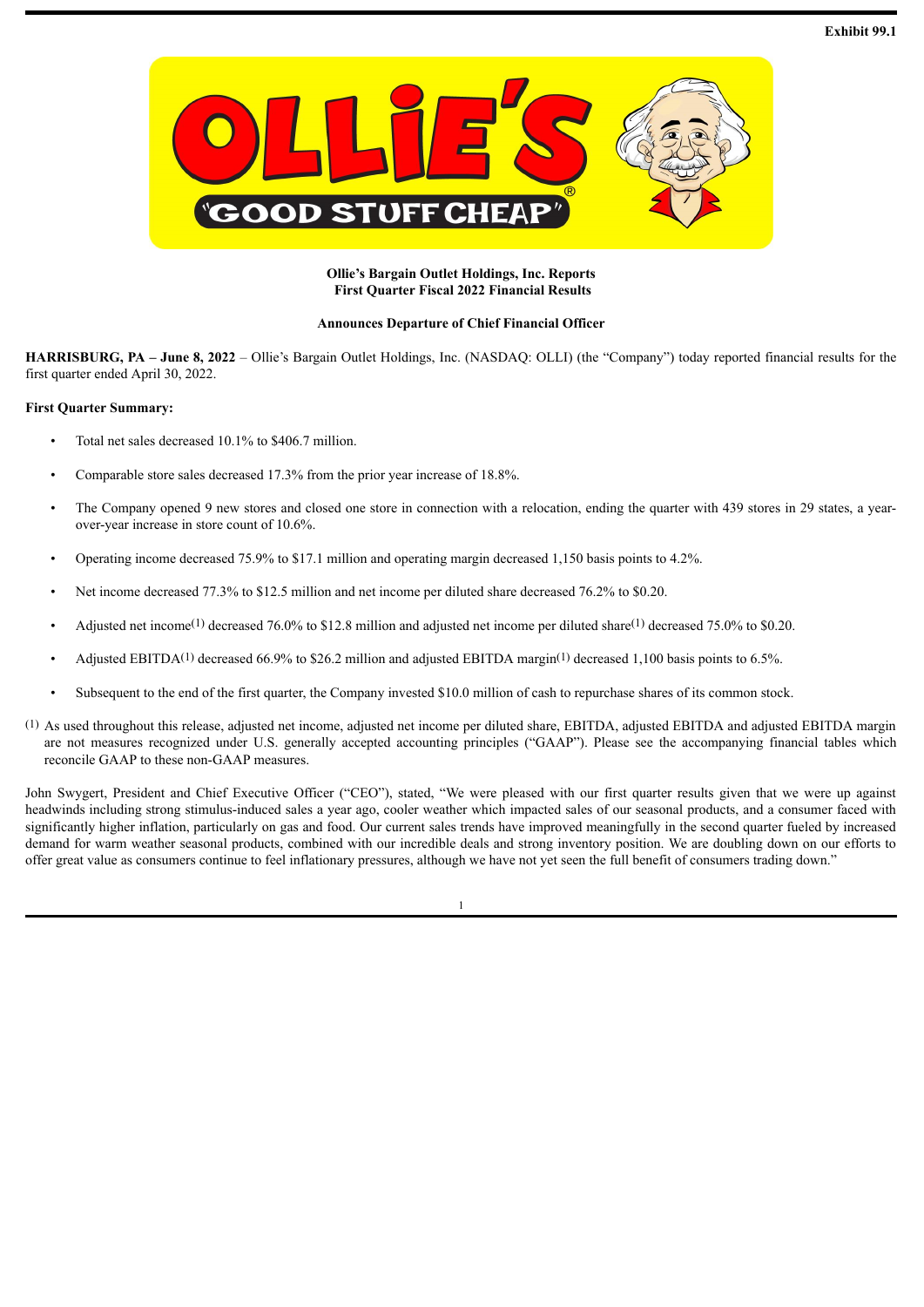Mr. Swygert continued, "Looking ahead, while we are operating in a highly uncertain and inflationary environment, we continue to focus on what we can control - offering great deals at an exceptional value. We remain confident that our business model can support at least 1,050 stores and that our long-term outlook continues to be intact."

#### **First Quarter Results**

Net sales decreased 10.1% to \$406.7 million in the first quarter of fiscal 2022 as compared with net sales of \$452.5 million in the first quarter of fiscal 2021. The decrease in net sales was the result of a comparable store sales decrease of 17.3% as compared to the first quarter of fiscal 2021 with benefits of increased consumer spending associated with a third round of stimulus; partially offset by new store growth.

Gross profit decreased 22.6% to \$141.3 million in the first quarter of fiscal 2022 from \$182.6 million in the first quarter of fiscal 2021. Gross margin decreased 560 basis points to 34.8% in the first quarter of fiscal 2022 from 40.4% in the first quarter of fiscal 2021. The decrease in gross margin in the first quarter of fiscal 2022 is due to increased supply chain costs, primarily the result of higher import and labor costs, partially offset by improvement in the merchandise margin.

Selling, general and administrative expenses increased 11.4% to \$116.3 million in the first quarter of fiscal 2022 from \$104.4 million in the first quarter of fiscal 2021, primarily driven by an increased number of stores and higher wage rates in select markets. As a percentage of net sales, SG&A increased 550 basis points to 28.6% in the first quarter of fiscal 2022 from 23.1% in the first quarter of fiscal 2021. The increase was primarily due to deleveraging as a result of the decrease in sales in the first quarter of fiscal 2022.

Pre-opening expenses for new stores increased slightly to \$2.7 million in the first quarter of fiscal 2022 from \$2.5 million in the first quarter of fiscal 2021 due to the comparative number and timing of new stores. As a percentage of net sales, pre-opening expenses increased 10 basis points to 0.7% in the first quarter of fiscal 2022 from 0.6% in the first quarter of fiscal 2021.

Operating income decreased 75.9% to \$17.1 million in the first quarter of fiscal 2022 from \$71.2 million in the first quarter of fiscal 2021. Operating margin decreased 1,150 basis points to 4.2% in the first quarter of fiscal 2022 from 15.7% in the first quarter of fiscal 2021 primarily due to the decrease in gross margin and the deleveraging of selling, general and administrative expenses as a result of the decrease in sales.

Net income decreased 77.3% to \$12.5 million, or \$0.20 per diluted share, in the first quarter of fiscal 2022 compared with net income of \$55.2 million, or \$0.84 per diluted share, in the first quarter of fiscal 2021. Diluted earnings per share in the first quarter of fiscal 2022 included an income tax benefit of \$0.00 and \$0.03, respectively, due to excess tax expense of \$0.2 million in the first quarter of fiscal 2022 and benefit of \$2.1 million in the first quarter of fiscal 2021 related to stock-based compensation. Adjusted net income<sup>(1)</sup>, which excludes these benefits, decreased 76.0% to \$12.8 million, or \$0.20 per diluted share, in the first quarter of fiscal 2022 from \$53.1 million, or \$0.80 per diluted share, in the first quarter of fiscal 2021.

Adjusted EBITDA(1) decreased 66.9% to \$26.2 million in the first quarter of fiscal 2022 from \$79.2 million in the first quarter of fiscal 2021. Adjusted EBITDA margin<sup>(1)</sup> decreased 1,100 basis points to 6.5% in the first quarter of fiscal 2022 from 17.5% in the first quarter of fiscal 2021. Adjusted EBITDA excludes non-cash stock-based compensation expense.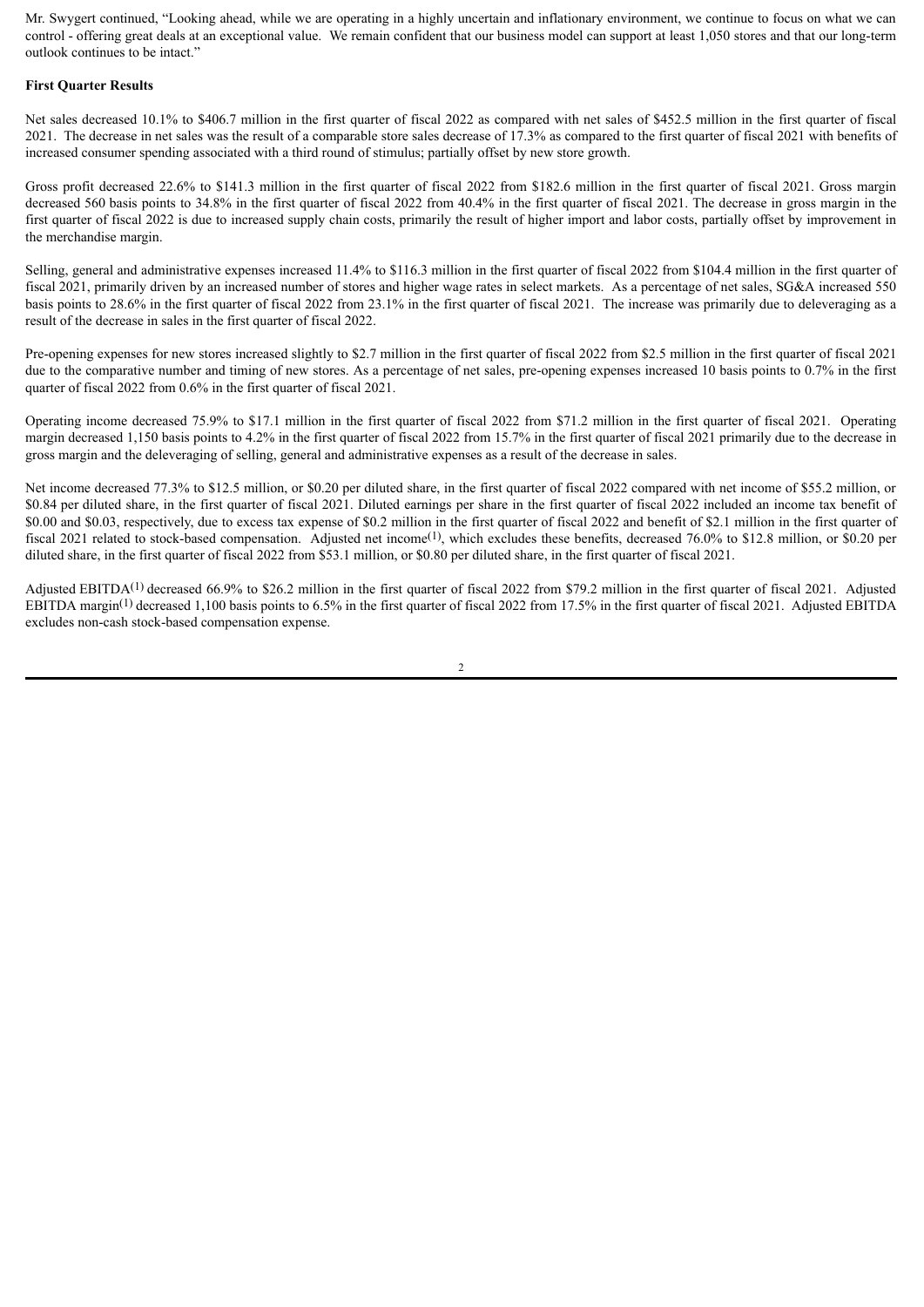## **Balance Sheet and Cash Flow Highlights**

The Company's cash and cash equivalents balance as of the end of the first quarter of fiscal 2022 was \$205.5 million compared with \$472.2 million as of the end of the first quarter of fiscal 2021. The Company had no borrowings outstanding under its \$100 million revolving credit facility and \$90.9 million of availability under the facility as of the end of the first quarter of fiscal 2022. The Company ended the period with total borrowings, consisting solely of finance lease obligations, of \$1.1 million as of the end of the first quarter of fiscal 2022. Subsequent to the first quarter of fiscal 2022, the Company invested \$10.0 million of cash to repurchase 238,485 shares of its common stock, and has \$170.0 million remaining under its current share repurchase program.

Inventories as of the end of the first quarter of fiscal 2022 increased 45.6% to \$517.0 million compared with \$355.2 million as of the end of the first quarter of fiscal 2021, with approximately one third of the variance attributable to increased supply chain costs and the remainder driven by the increased number of stores and the timing of merchandise receipts. In addition, inventories as of the end of the first quarter fiscal 2021 were reduced due to heightened levels of sales productivity from increased consumer spending associated with a third round of stimulus.

Capital expenditures in the first quarter of fiscal 2022 totaled \$9.7 million compared with \$9.5 million in the first quarter of fiscal 2021.

## **Fiscal 2022 Outlook**

The Company estimates the following:

For full-year fiscal 2022 updated to reflect its first quarter results, now estimating the following:

- Total net sales of \$1.870 billion to \$1.900 billion;
- Comparable store sales ranging from -2.0% to flat;
- The opening of 46 to 48 new stores, including two relocations;
- Gross margin of approximately 36.5% to 36.7%;
- Operating income of \$155.0 million to \$168.0 million;
- Adjusted net income<sup>(2)</sup> of \$115.0 million to \$125.0 million and adjusted net income per diluted share<sup>(2)</sup> of \$1.83 to \$1.98, both of which exclude excess tax benefits related to stock-based compensation;
- An effective tax rate of 25.5%, which excludes excess tax benefits related to stock-based compensation;
- Diluted weighted average shares outstanding of 63.0 million; and
- Capital expenditures of \$53 million to \$58 million, primarily for new stores, the expansion of the Company's York, PA distribution center, storelevel initiatives, and IT projects.

For the second quarter of fiscal 2022:

- Total sales of \$450.0 million to \$460.0 million;
- Comparable store sales ranging from flat to up 3.0%;
- Gross margin of approximately 34.5%;
- Operating income of \$27.0 million to \$30.0 million; and

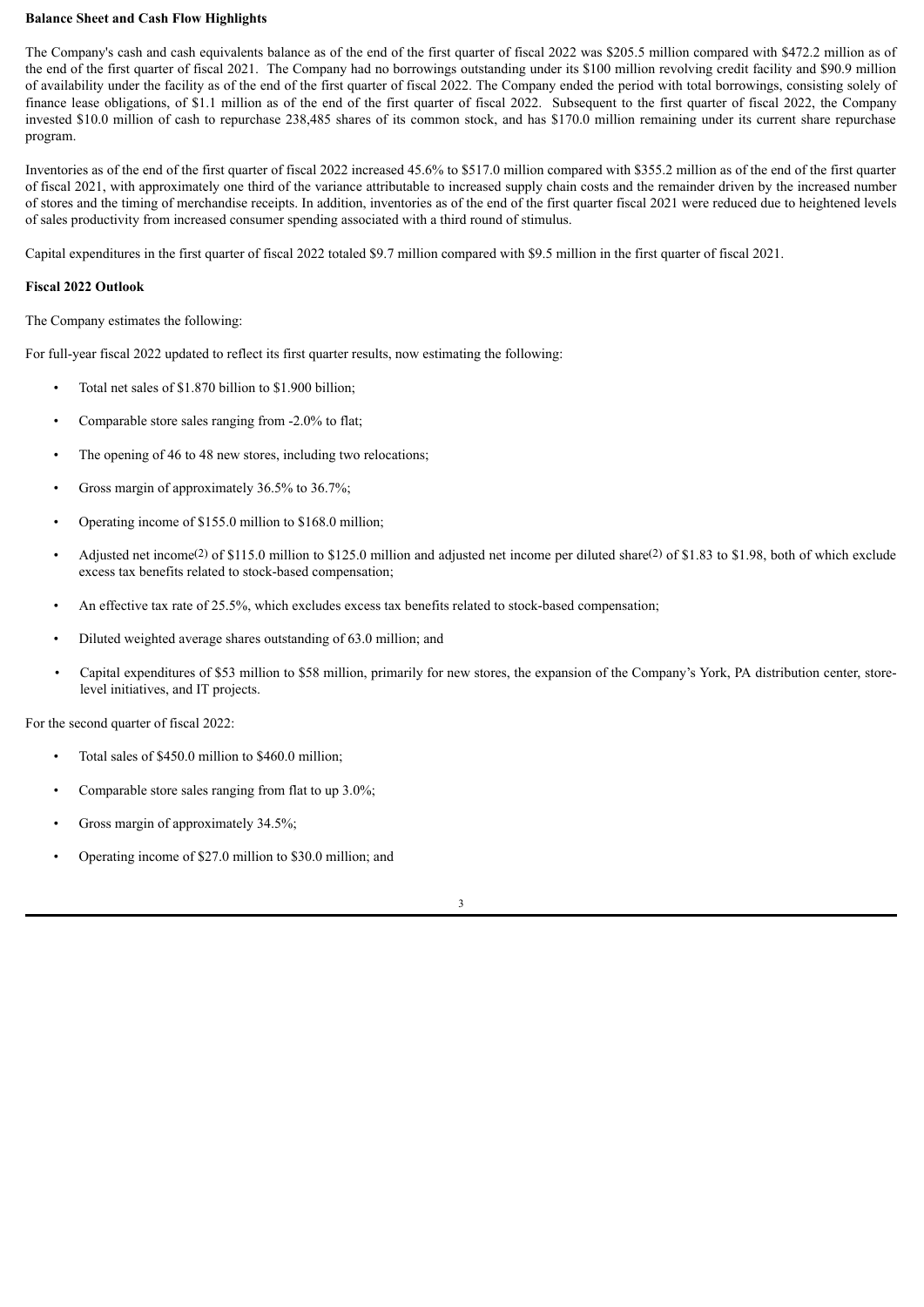- Adjusted net income<sup>(2)</sup> of \$20.0 million to \$22.0 million and adjusted net income per diluted share<sup>(2)</sup> of \$0.32 to \$0.35, both of which exclude excess tax benefits related to stock-based compensation.
- (2) The guidance ranges as provided for adjusted net income and adjusted net income per diluted share exclude the excess tax benefits related to stockbased compensation as the Company cannot predict such estimates without unreasonable effort.

#### **Chief Financial Officer Departure**

Jay Stasz, Chief Financial Officer ("CFO"), has resigned to pursue another opportunity and his last day as CFO will be June 30, 2022. Mr. Stasz has been with Ollie's for over six years and has served as the Company's Senior Vice President and Chief Financial Officer since January 2018. The Company has initiated a national search for his successor. John Swygert will assume the additional role of interim CFO until a successor is named. Prior to assuming his role as CEO, Mr. Swygert previously served as the Company's CFO from March 2004 to January 2018, after which he served as Chief Operating Officer until he was named CEO in December 2019.

"Jay has made numerous contributions to Ollie's and has played an important role in the successful growth of the company. He has been an integral part of our management team and will be missed," said Mr. Swygert, CEO of Ollie's. "We appreciate Jay's hard work and dedication during his tenure at Ollie's and we wish him well in his future endeavors."

"I am proud of all that we have accomplished during my time at Ollie's," said Mr. Stasz. "I remain confident in the growth opportunities that lie ahead for this unique business model and I am leaving the company in good hands with a strong management team."

#### **Conference Call Information**

A conference call to discuss first quarter fiscal 2022 financial results is scheduled for today, June 8, 2022, at 8:30 a.m. Eastern Time. Investors and analysts can participate on the conference call by dialing (800) 219-7052 or (574) 990-1029 and using conference ID #37220731. Interested parties can also listen to a live webcast or replay of the conference call by logging on to the Investor Relations section on the Company's website at http://investors.ollies.us/. The replay of the conference call webcast will be available at the investor relations website for one year.

#### **About Ollie's**

We are a highly differentiated and fast growing, extreme value retailer of brand name merchandise at drastically reduced prices. We are known for our assortment of merchandise offered as Good Stuff Cheap®. We offer name brand products, Real Brands! Real Bargains!®, in every department, including housewares, food, books and stationery, bed and bath, floor coverings, toys, health and beauty aids and other categories. We currently operate 448 stores in 29 states throughout half of the United States. For more information, visit www.ollies.us.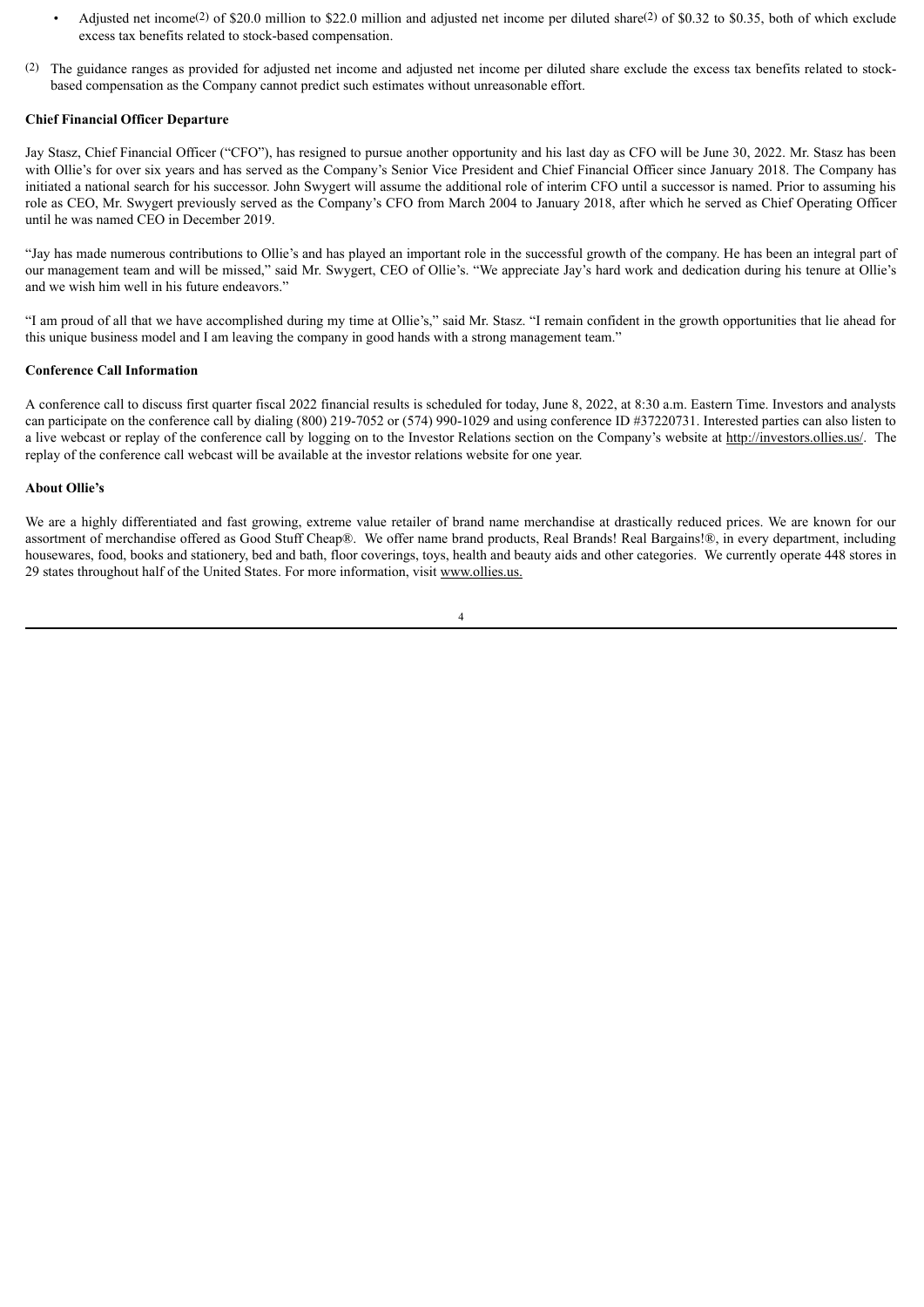#### **Forward-Looking Statements**

This press release contains forward-looking statements within the meaning of the U.S. Private Securities Litigation Reform Act of 1995. Forward-looking statements can be identified by words such as "could," "may," "might," "will," "likely," "anticipates," "intends," "plans," "seeks," "believes," "estimates, "expects," "continues," "projects" and similar references to future periods, or by the inclusion of forecasts or projections, the outlook for the Company's future business, prospects, financial performance, including our fiscal 2022 business outlook or financial guidance, and industry outlook. Forward-looking statements are based on our current expectations and assumptions regarding our business, the economy and other future conditions. Because forwardlooking statements relate to the future, by their nature, they are subject to inherent uncertainties, risks and changes in circumstances that are difficult to predict. As a result, our actual results may differ materially from those contemplated by the forward-looking statements. Important factors that could cause actual results to differ materially from those in the forward-looking statements include regional, national or global political, economic, business, competitive, market and regulatory conditions, including, but not limited to, legislation, national trade policy, and the following: our failure to adequately procure and manage our inventory or anticipate consumer demand; changes in consumer confidence and spending; risks associated with our status as a "brick and mortar" only retailer; risks associated with intense competition; our failure to open new profitable stores, or successfully enter new markets, on a timely basis or at all; the risks associated with doing business with international manufacturers and suppliers including, but not limited to, potential increases in tariffs on imported goods; outbreak of viruses or widespread illness, including the continued impact of COVID-19 and continuing or renewed regulatory responses thereto; our inability to operate our stores due to civil unrest and related protests or disturbances; our failure to properly hire and to retain key personnel and other qualified personnel; risks associated with the timely and effective deployment, protection and defense of computer networks and other electronic systems, including email; our inability to obtain favorable lease terms for our properties; the failure to timely acquire, develop and open, the loss of, or disruption or interruption in the operations of, our centralized distribution centers; fluctuations in comparable store sales and results of operations, including on a quarterly basis; risks associated with our lack of operations in the growing online retail marketplace; risks associated with litigation, the expense of defense, and potential for adverse outcomes; our inability to successfully develop or implement our marketing, advertising and promotional efforts; the seasonal nature of our business; risks associated with natural disasters, whether or not caused by climate change; changes in government regulations, procedures and requirements; and our ability to service indebtedness and to comply with our financial covenants together with each of the other factors set forth under the heading "Risk Factors" in our filings with the United States Securities and Exchange Commission ("SEC"). Any forward-looking statement made by us in this press release speaks only as of the date on which it is made. Factors or events that could cause our actual results to differ may emerge from time to time, and it is not possible for us to predict all of them. Ollie's undertakes no obligation to publicly update or revise any forward-looking statement, whether as a result of new information, future developments or otherwise, except as may be required by law. You are advised, however, to consult any further disclosures we make on related subjects in our public announcements and SEC filings

#### **Investor Contact:**

Jean Fontana ICR 646-277-1214 Jean.Fontana@icrinc.com

#### **Media Contact:**

Tom Kuypers Senior Vice President – Marketing & Advertising 717-657-2300 tkuypers@ollies.us

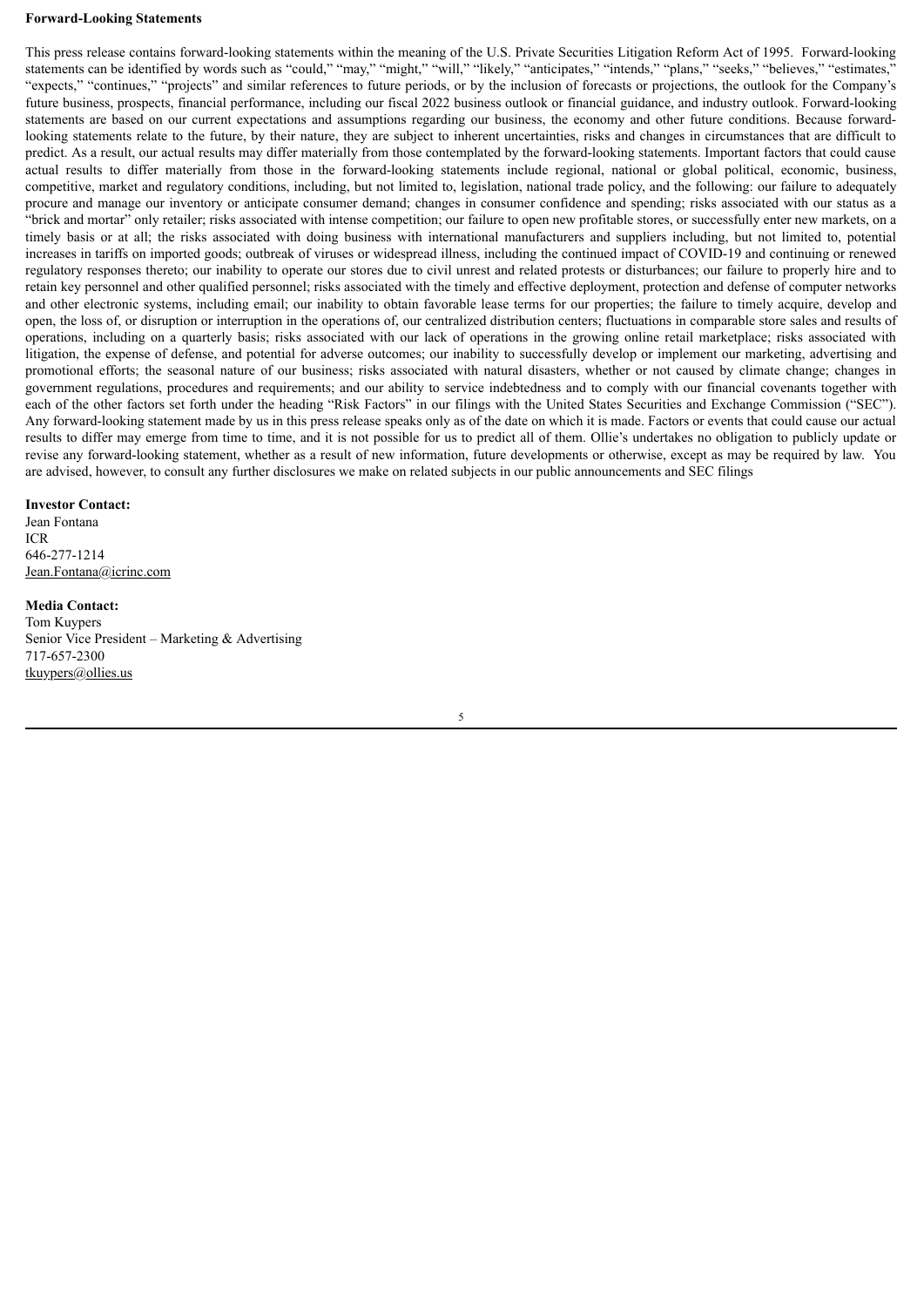## **Ollie's Bargain Outlet Holdings, Inc.**

## **Condensed Consolidated Statements of Income**

## **(In thousands except for per share amounts)**

## **(Unaudited)**

|                                                   | Thirteen weeks ended          |                |  |
|---------------------------------------------------|-------------------------------|----------------|--|
|                                                   | April 30,<br>2022             | May 1,<br>2021 |  |
| Condensed consolidated statements of income data: |                               |                |  |
| Net sales                                         | \$<br>$\mathbb{S}$<br>406,666 | 452,492        |  |
| Cost of sales                                     | 265,341                       | 269,882        |  |
| Gross profit                                      | 141,325                       | 182,610        |  |
| Selling, general and administrative expenses      | 116,273                       | 104,370        |  |
| Depreciation and amortization expenses            | 5,247                         | 4,484          |  |
| Pre-opening expenses                              | 2,660                         | 2,535          |  |
| Operating income                                  | 17,145                        | 71,221         |  |
| Interest expense (income), net                    | 109                           | (25)           |  |
| Income before income taxes                        | 17,036                        | 71,246         |  |
| Income tax expense                                | 4,513                         | 16,026         |  |
| Net income                                        | \$<br>\$<br>12,523            | 55,220         |  |
| Earnings per common share:                        |                               |                |  |
| <b>Basic</b>                                      | \$<br>0.20<br>\$              | 0.84           |  |
| Diluted                                           | \$<br>0.20<br><sup>\$</sup>   | 0.84           |  |
| Weighted average common shares outstanding:       |                               |                |  |
| <b>Basic</b>                                      | 62,869                        | 65,503         |  |
| <b>Diluted</b>                                    | 63,011                        | 66,119         |  |
| Percentage of net sales (1):                      |                               |                |  |
| Net sales                                         | 100.0%                        | 100.0%         |  |
| Cost of sales                                     | 65.2                          | 59.6           |  |
| Gross profit                                      | 34.8                          | 40.4           |  |
| Selling, general and administrative expenses      | 28.6                          | 23.1           |  |
| Depreciation and amortization expenses            | 1.3                           | 1.0            |  |
| Pre-opening expenses                              | 0.7                           | 0.6            |  |
| Operating income                                  | $\overline{4.2}$              | 15.7           |  |
| Interest expense (income), net                    |                               |                |  |
| Income before income taxes                        | 4.2                           | 15.7           |  |
| Income tax expense                                | 1.1                           | 3.5            |  |
| Net income                                        | 3.1%                          | 12.2%          |  |
|                                                   |                               |                |  |

(1) Components may not add to totals due to rounding.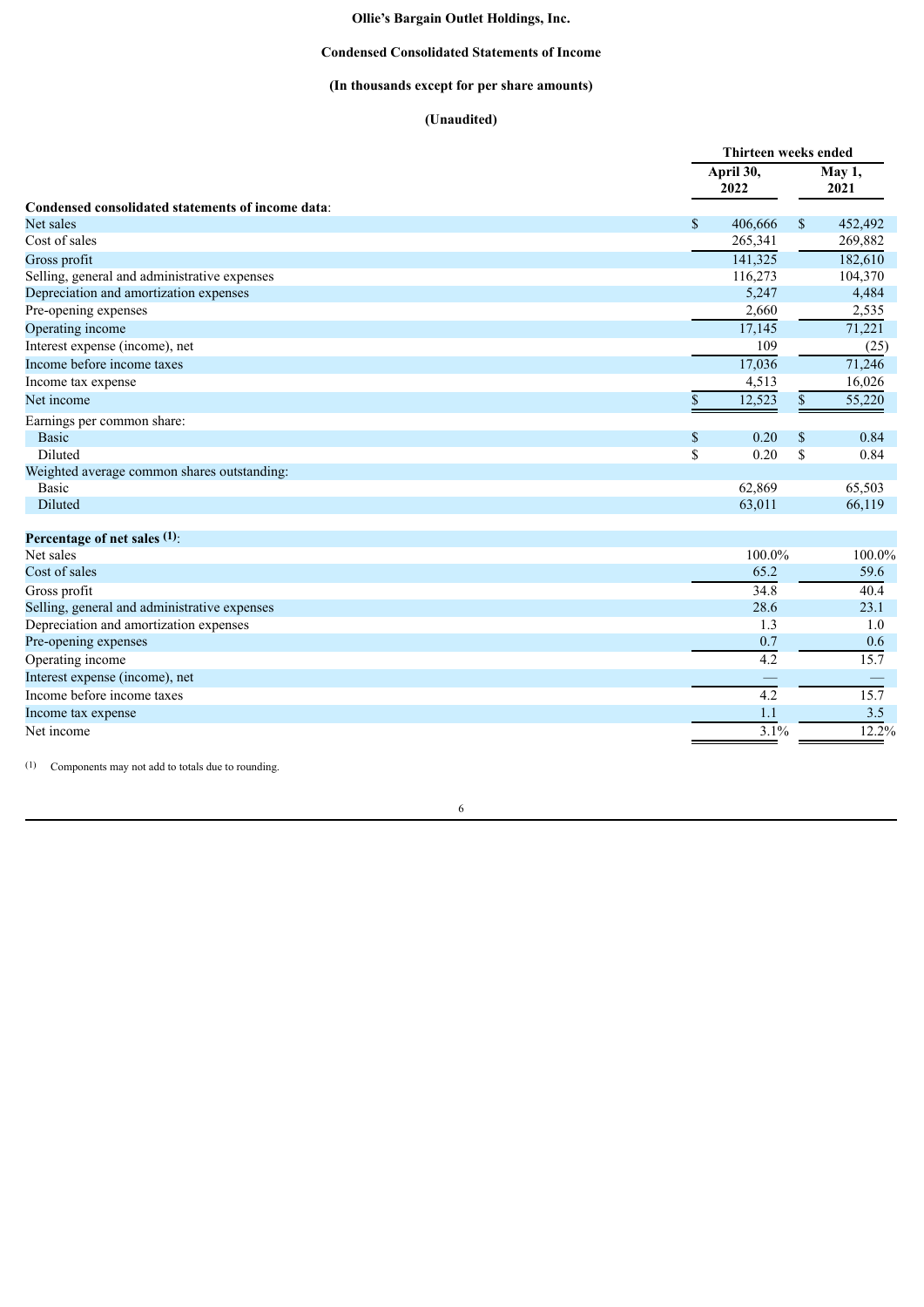#### **Ollie's Bargain Outlet Holdings, Inc. Condensed Consolidated Balance Sheets**

## **(In thousands)**

## **(Unaudited)**

| <b>Assets</b>                                  | April 30,<br>2022 |              | May 1,<br>2021 |
|------------------------------------------------|-------------------|--------------|----------------|
| Current assets:                                |                   |              |                |
| Cash and cash equivalents                      | \$<br>205,463     | $\mathbb{S}$ | 472,167        |
| Inventories                                    | 517,033           |              | 355,193        |
| Accounts receivable                            | 1,054             |              | 363            |
| Prepaid expenses and other assets              | 7,806             |              | 5,526          |
| Total current assets                           | 731,356           |              | 833,249        |
| Property and equipment, net                    | 149,765           |              | 142,354        |
| Operating lease right-of-use assets            | 431,102           |              | 390,111        |
| Goodwill                                       | 444,850           |              | 444,850        |
| Trade name                                     | 230,559           |              | 230,559        |
| Other assets                                   | 2,198             |              | 2,368          |
| <b>Total assets</b>                            | \$<br>1,989,830   | \$           | 2,043,491      |
| Liabilities and Stockholders' Equity           |                   |              |                |
| Current liabilities:                           |                   |              |                |
| Current portion of long-term debt              | \$<br>350         | $\mathbf S$  | 327            |
| Accounts payable                               | 101,109           |              | 90,378         |
| Income taxes payable                           | 6,769             |              | 26,051         |
| Current portion of operating lease liabilities | 78,427            |              | 61,589         |
| Accrued expenses and other                     | 71,499            |              | 76,675         |
| Total current liabilities                      | 258,154           |              | 255,020        |
| Revolving credit facility                      |                   |              |                |
| Long-term debt                                 | 761               |              | 610            |
| Deferred income taxes                          | 66,390            |              | 65,817         |
| Long-term operating lease liabilities          | 362,088           |              | 335,398        |
| Other long-term liabilities                    | 2                 |              |                |
| <b>Total liabilities</b>                       | 687,395           |              | 656,849        |
| Stockholders' equity:                          |                   |              |                |
| Common stock                                   | 67                |              | 66             |
| Additional paid-in capital                     | 666,495           |              | 655,069        |
| Retained earnings                              | 896,245           |              | 781,487        |
| Treasury - common stock                        | (260,372)         |              | (49,980)       |
| Total stockholders' equity                     | 1,302,435         |              | 1,386,642      |
| Total liabilities and stockholders' equity     | \$<br>1,989,830   | \$           | 2,043,491      |
|                                                |                   |              |                |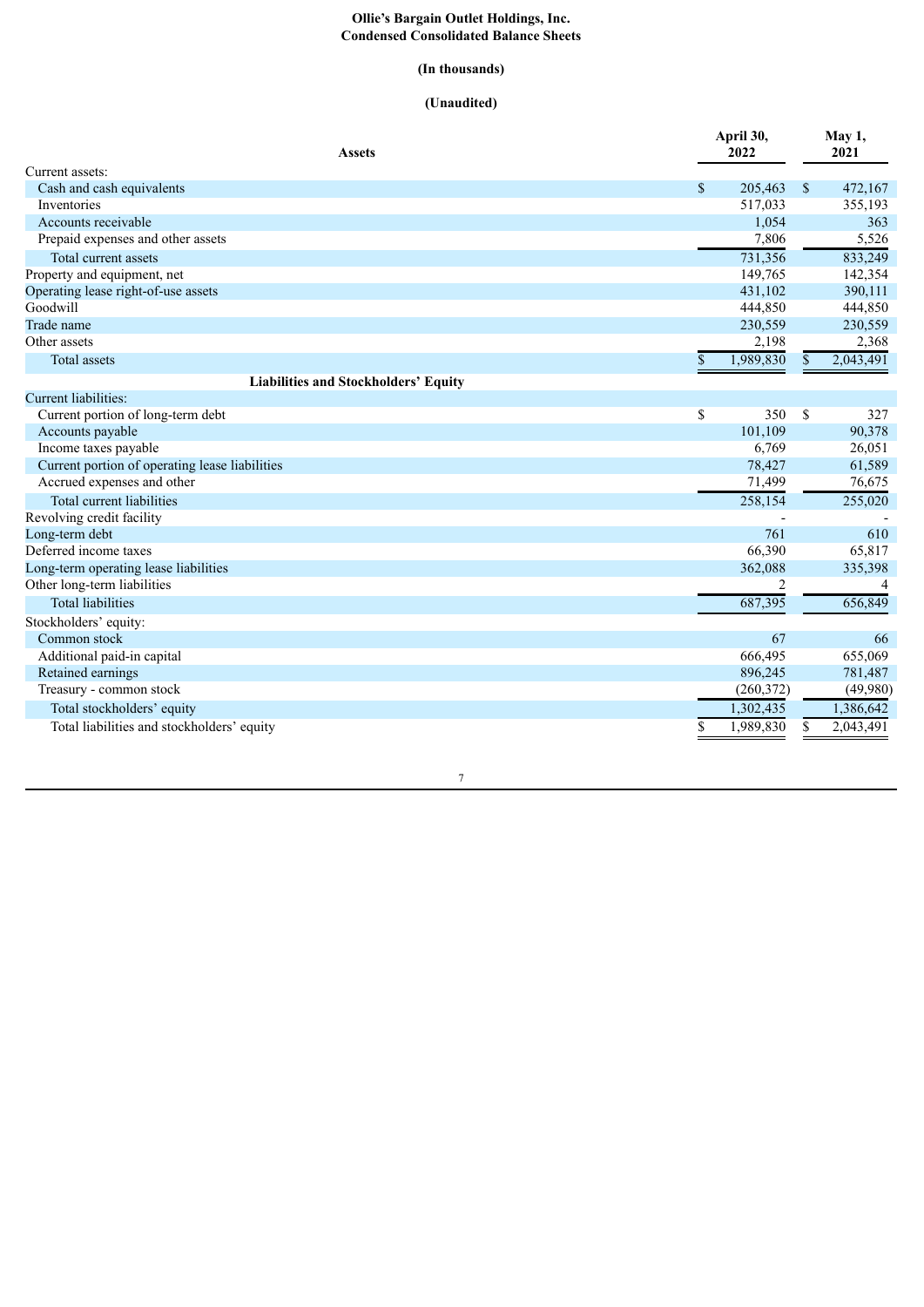#### **Ollie's Bargain Outlet Holdings, Inc. Condensed Consolidated Statements of Cash Flows**

## **(In thousands)**

## **(Unaudited)**

|                                                          | Thirteen weeks ended |              |                |
|----------------------------------------------------------|----------------------|--------------|----------------|
|                                                          | April 30,<br>2022    |              | May 1,<br>2021 |
| Net cash (used in) provided by operating activities      | (31,516)             | <sup>3</sup> | 40,123         |
| Net cash used in investing activities                    | (9,617)              |              | (9, 412)       |
| Net cash used in financing activities                    | (381)                |              | (5,670)        |
| Net (decrease) increase in cash and cash equivalents     | (41,514)             |              | 25,041         |
| Cash and cash equivalents at the beginning of the period | 246,977              |              | 447,126        |
| Cash and cash equivalents at the end of the period       | 205,463              |              | 472,167        |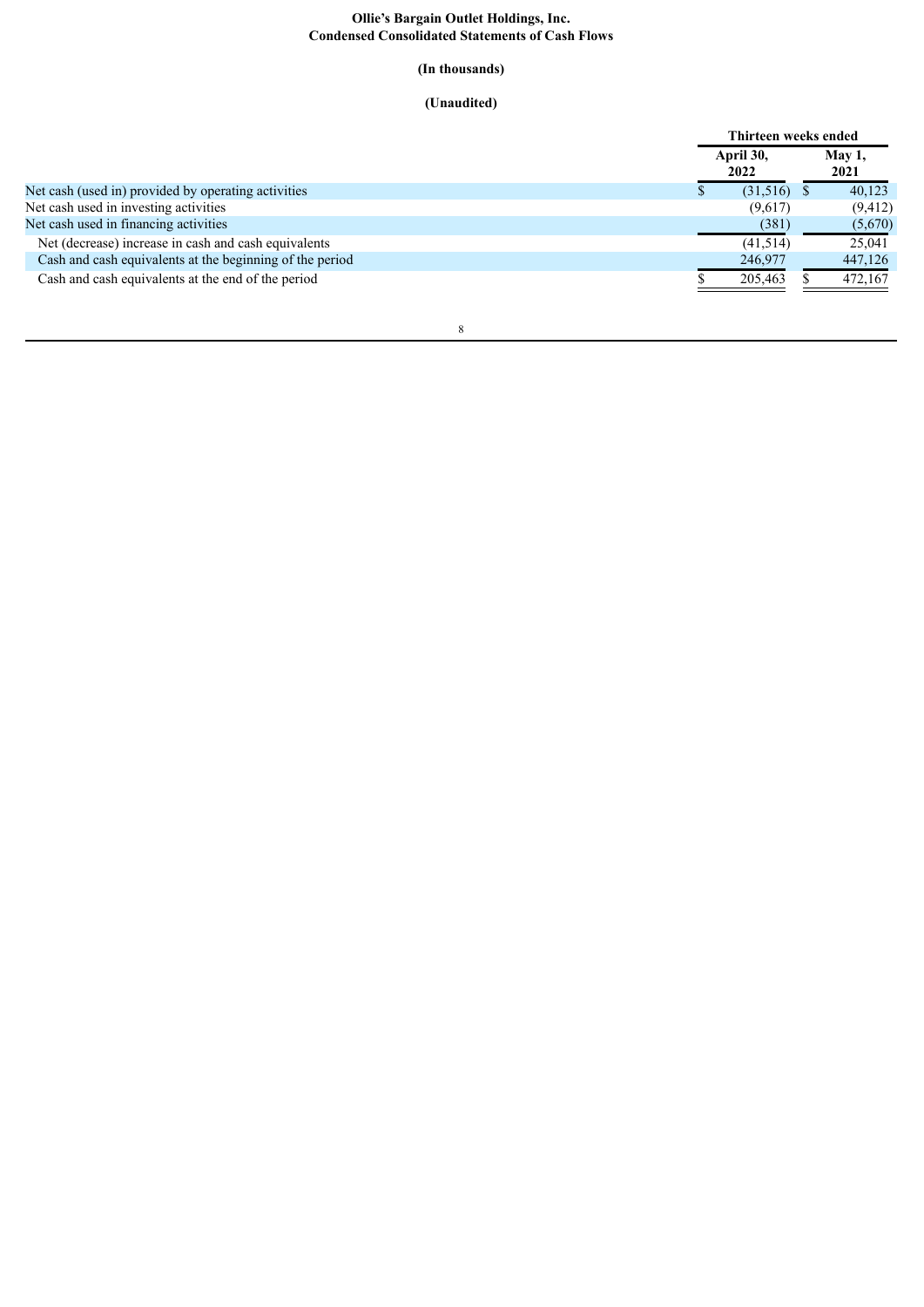#### **Ollie's Bargain Outlet Holdings, Inc.**

#### **Supplemental Information**

#### **Reconciliation of GAAP to Non-GAAP Financial Measures**

#### **(Dollars in thousands)**

#### **(Unaudited)**

The Company reports its financial results in accordance with GAAP. We have included the non-GAAP measures of adjusted operating income, adjusted operating income margin, EBITDA, adjusted EBITDA, adjusted EBITDA margin, adjusted net income and adjusted net income per diluted share in this press release as these are key measures used by our management and our board of directors to evaluate our operating performance and the effectiveness of our business strategies, make budgeting decisions, and evaluate compensation decisions. Management believes it is useful to investors and analysts to evaluate these non-GAAP measures on the same basis as management uses to evaluate the Company's operating results. We believe that excluding items that may not be indicative of, or are unrelated to, our core operating results, and that may vary in frequency or magnitude from net income and net income per diluted share, enhances the comparability of our results and provides a better baseline for analyzing trends in our business.

The tables below reconcile the most directly comparable GAAP measure to non-GAAP financial measures: operating income to adjusted operating income, net income to adjusted net income, net income per diluted share to adjusted net income per diluted share, and net income to EBITDA and adjusted **EBITDA** 

Adjusted net income and adjusted net income per diluted share exclude excess tax benefits related to stock-based compensation, which may not occur with the same frequency or magnitude in future periods. We define EBITDA as net income before net interest income or expense, depreciation and amortization expenses and income taxes. Adjusted EBITDA represents EBITDA as further adjusted for non-cash stock-based compensation expense.

Non-GAAP financial measures should be viewed as supplementing, and not as an alternative to or substitute for, the Company's financial results prepared in accordance with GAAP. Certain of the items that may be excluded or included in non-GAAP financial measures may be significant items that could impact the Company's financial position, results of operations and cash flows and should therefore be considered in assessing the Company's actual financial condition and performance. The methods used by the Company to calculate its non-GAAP financial measures may differ significantly from methods used by other companies to compute similar measures. As a result, any non-GAAP financial measures presented herein may not be comparable to similar measures provided by other companies.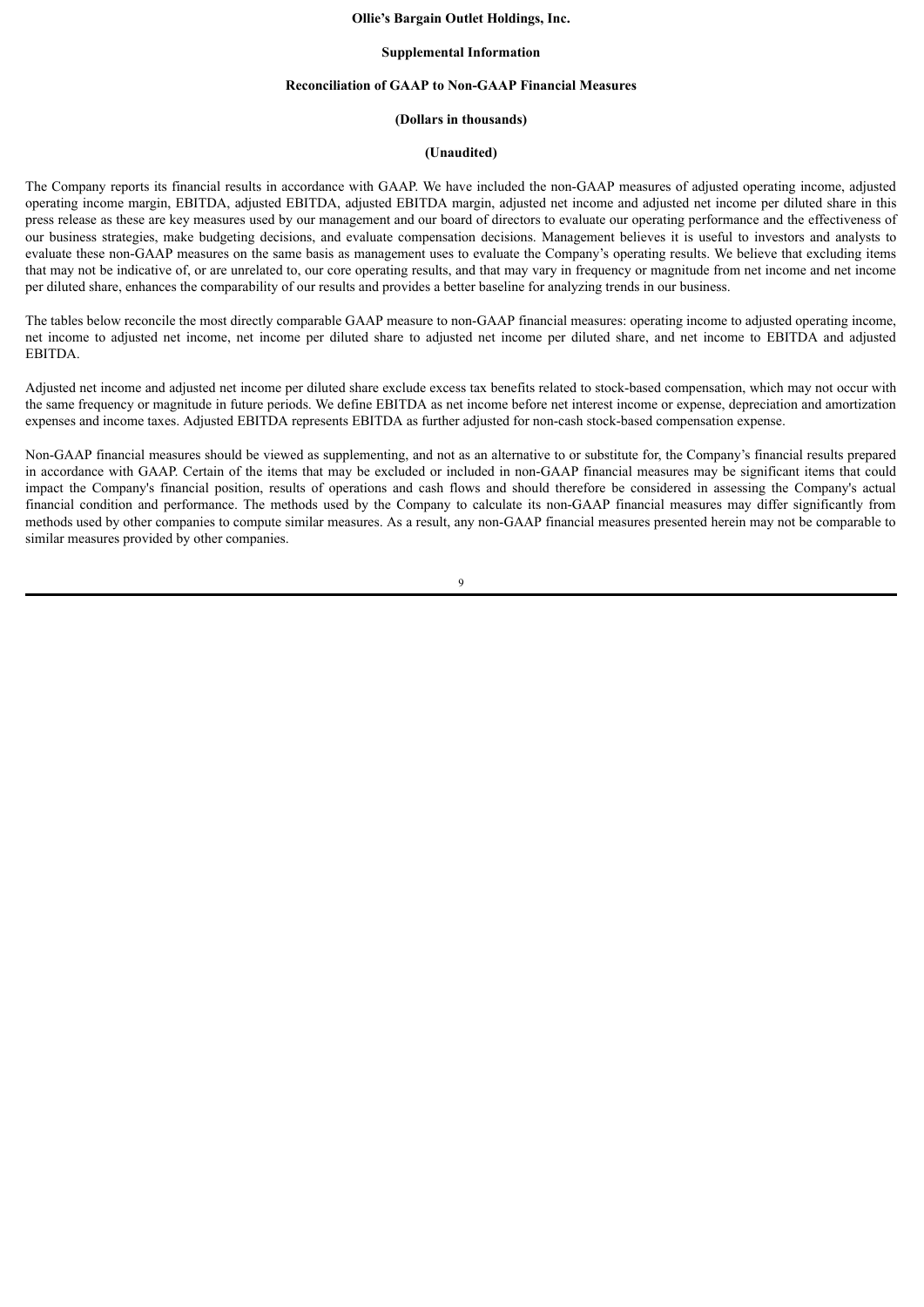## **Ollie's Bargain Outlet Holdings, Inc. Supplemental Information**

#### **Reconciliation of GAAP to Non-GAAP Financial Measures**

## **(In thousands except for per share amounts)**

## **(Unaudited)**

## **Reconciliation of GAAP net income to adjusted net income**

Reconciliation of GAAP net income to adjusted net income

|                                                                        | Thirteen weeks ended |  |                |  |
|------------------------------------------------------------------------|----------------------|--|----------------|--|
|                                                                        | April 30,<br>2022    |  | May 1,<br>2021 |  |
| Net income                                                             | 12,523               |  | 55,220         |  |
| Excess tax expense (benefit) related to stock-based compensation $(1)$ | 242                  |  | (2.095)        |  |
| Adjusted net income                                                    | 12.765               |  | 53.125         |  |

(1) Amount represents the impact from the recognition of excess tax benefits pursuant to Accounting Standards Update 2016-09, *Stock Compensation*.

## **Reconciliation of GAAP net income per diluted share to adjusted net income per diluted share**

|                                                                  | Thirteen weeks ended |  |                |
|------------------------------------------------------------------|----------------------|--|----------------|
|                                                                  | April 30,<br>2022    |  | May 1,<br>2021 |
| Net income per diluted share                                     | 0.20                 |  | 0.84           |
| Adjustments as noted above, per diluted share:                   |                      |  |                |
| Excess tax expense (benefit) related to stock-based compensation |                      |  | (0.03)         |
| Adjusted net income per diluted share $(1)$                      | 0.20                 |  | 0.80           |
| Diluted weighted-average common shares outstanding               | 63,011               |  | 66,119         |

## (1) Totals may not foot due to rounding.